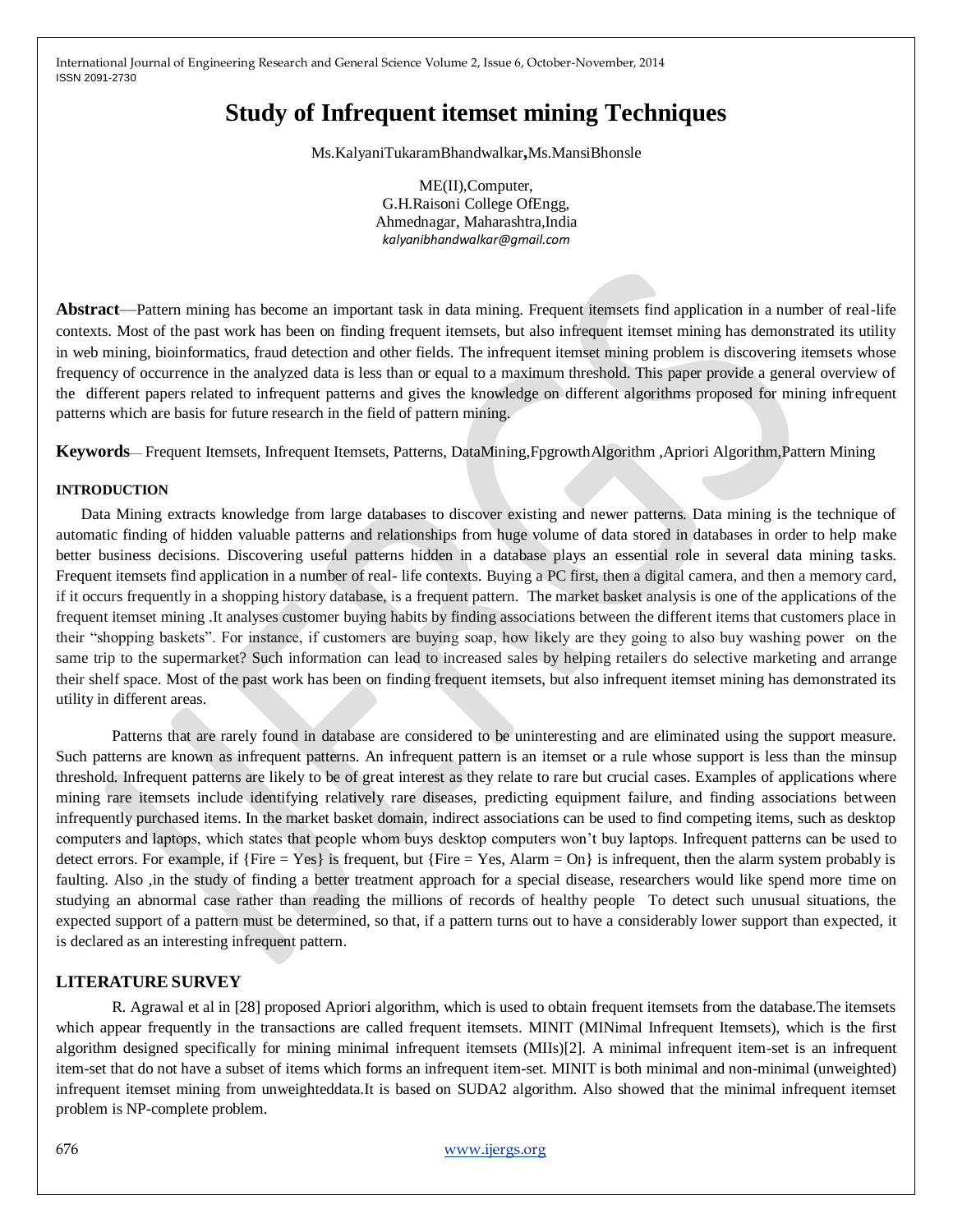Author in [10] has purposed a way to find out weights of items and weights of transactions without pre-assigned weights in the database. HITS model is used to derive the weights of transactions from a database with only binary attributes which is based on Link Ranking Analysis. Based on these weights, w-support is defined to give the significance of item sets which differs from the traditional support in taking the quality of transactions into consideration. An Apriori-like algorithm is proposed to extract association rules whose w-support and w-confidence are above some given thresholds.

Mehdi Addaet. al. described ARANIM algorithm for *Apriori Rare and Non-Present Item-set Mining* to mine rare and nonpresent itemsets in [7]. Non present items are used to detect what is missing in defective process. The proposed approach is Apriorilike and the mining idea behind it is that if the item-set lattice representing the itemset space in classical Apriori approaches is traversed in a bottom-up manner, equivalent properties to the Apriori exploration of frequent item-sets is provided to discover rare item-sets[7]. Also author proposed an approach based on rare patterns to detect suspicious uses and behaviors in the context of a Web application.

[1] is used to find the infrequent patterns and non-present patterns but it does not considers any pruning strategy. It is better to implement any pruning strategy to improve the complexity of the proposed method. Paper [22] proposed Talky-G and Walky-G algorithms.It uses a depth-first strategy for traversal.IFP\_min algorithm described in [3] uses concept of residual tree to reduce computation time. The IFP\_min algorithm recursively mines the minimally infrequent itemsets (MIIs) by dividing the IFP-tree into two sub-trees: projected tree and residual tree[3]. Pattern-growth based algorithms are computationally faster on dense datasets.

Apriori-rare is a modification of the Apriori algorithm used to mine frequent itemsets..To retrieve all rare itemsets from minimal rare itemset (mRIs), a prototype algorithm called "A Rare Itemset Miner Algorithm (Arima)" was proposed in [8]. *Arima*generates the set of all rare itemsets, splits into two sets: the set of rare itemsets having a zero support and the set of rare itemsets with non-zero support. If an itemset is rare then any extension of that itemset will result a rare itemset [8].

Paper [24] presented WSFI (Weighted Support Frequent Itemsets) algorithm where user can specify the weight for each item. A WSFP-Tree store compressed important information about frequent patterns which is an extended FP-tree. It mines the frequent itemsets in only one scan from the data stream .

In [4] proposed FPGrowth- like algorithms i.e. IWI and MIWI for discovering infrequent itemsets by using weights for differentiating between relevant items and not within each transaction.The IWI-support measure is defined as a weighted frequency of occurrence of an itemset in the analyzed data. Occurrence weights are derived from the weights associated with items in each transaction by applying a given cost function. They mainly focuses on IWI- support-min measure and IWIsupport-max measure which are described as : (i) The IWI-support-min measure, which relies on a minimum cost function, i.e., the occurrence of an itemset in a given transaction is weighted by the weight of its least interesting item, (ii) The IWIsupport-max measure, which relies on a maximum cost function, i.e., the occurrence of an itemset in a given transaction is weighted by the weight of the most interesting item. As per the analysis of [5] MIWI is the most effective algorithm, which computes in very lesscomputing time, improves the efficiency of performance when the database is large, computes the weighted transaction among the existing algorithms.

# **CONCLUSION**

Frequent Itemset Mining has attracted plenty of attention but much less attention has been given to mining Infrequent Itemsets.This paper surveys different research papers that proposed various algorithms which are basis for future research in the field of pattern mining. This paper explains different application areas where the infrequent patterns are used. Identifying infrequent patterns efficiently from large datasets and the interesting patterns from the discovered patterns are the challenging tasks in the field of infrequent itemset mining.

#### **REFERENCES:**

[1] SujathaKamepalli,RajasekharaRaoKurra and Sundara Krishna Y. K.,"Apriori Based: Mining Infrequent and Non-Present Item Sets from Transactional Data Bases," International Journal of Electrical & Computer Science IJECS-IJENS Vol:14 No:03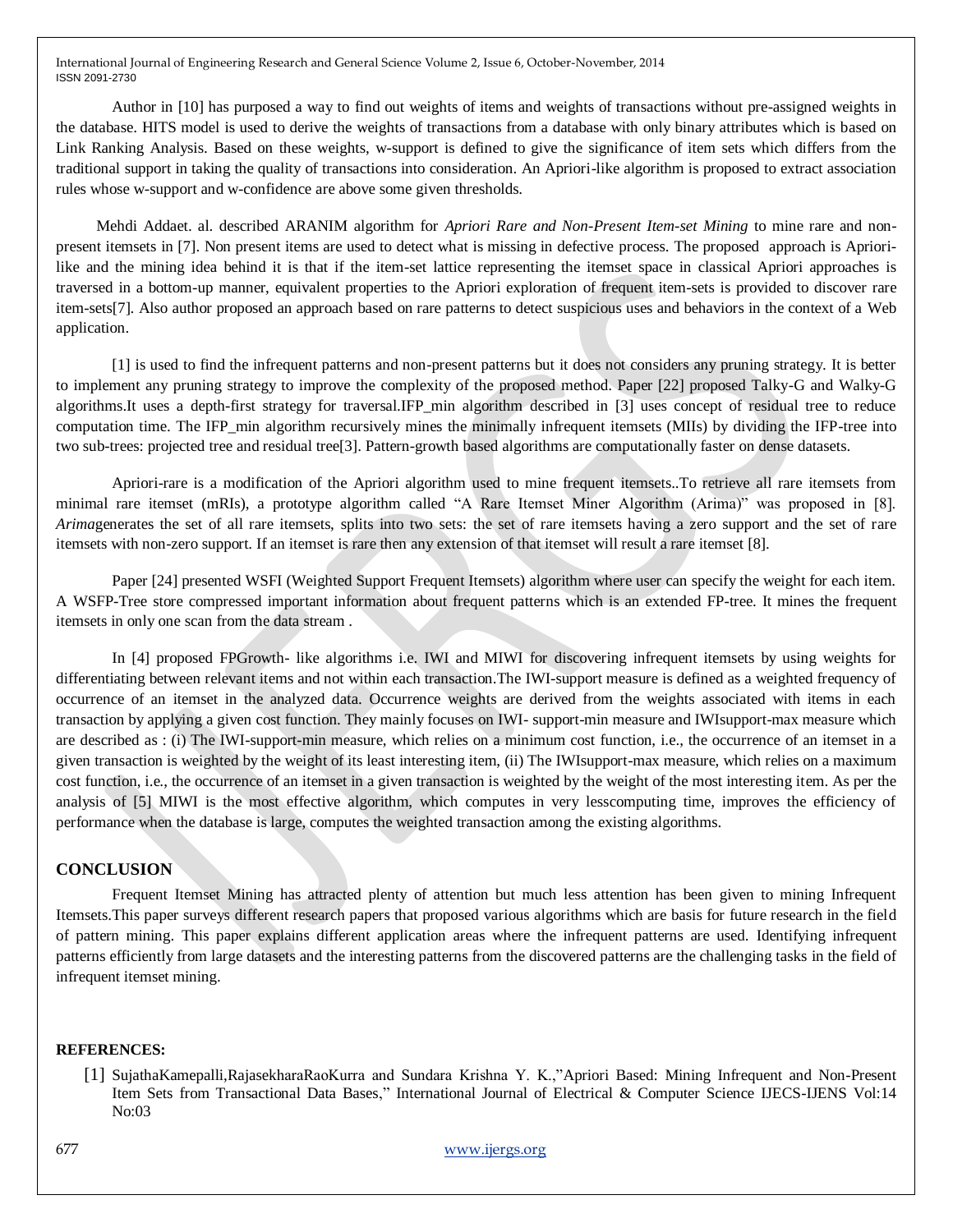- [2] Haglin D. and Manning A. (2007)." On Minimal Infrequent Itemset Mining". In 2007 International Conference on Data Mining (DMIN'07), Las Vegas, June 25-28, 2007, pp. 141- 147.
- [3] A. Gupta, A. Mittal, and A. Bhattacharya, "Minimally Infrequent Itemset Mining Using Pattern-Growth Paradigm and Residual Trees," Proc. Int'l Conf. Management of Data (COMAD), pp. 57-68, 2011.
- [4] Luca Cagliero and Paolo Garza "Infrequent Weighted Itemset Mining using Frequent Pattern Growth", IEEE Transactions on Knowledge and Data Engineering, pp. 1- 14, 2013.
- [5] SakthiNathiarasan, Kalaiyarasi, Manikandan, "Literature Review on Infrequent Itemset Mining Algorithms" International Journal of Advanced Research in Computer and Communication Engineering Vol. 3, Issue 8, August 2014
- [6] INFREQUENT PATTERNS, CHAPTER- 5 Introduction to data mining, Pang-Ning Tan, Michael Steinbach, Vipin Kumar Pearson Education, book.
- [7] Mehdi Adda, Lei Wu, Sharon White(2012), Yi Feng " Pattern detection with rare item-set mining" International Journal on Soft Computing, Artificial Intelligence and Applications (IJSCAI), Vol.1, No.1, August 2012.
- [8] L.Szathmary,A.Napoli, P.Valtchev, Towards rare itemset mining ,in: Proceedings of the 19th IEEE Interational Conference on Tools with Artificial Intelligence , 2007, Volume-1, pp.305-312
- [9] JyothiPillai, O.P.Vyas, "Overview of Itemset Utility Mining and its Applications" International Journal of Computer Applications (0975 – 8887) Volume 5– No.11, August 2010
- [10] K.Sun and F.Bai,"Mining Weighted Association Rules Without Preassigned Weights", IEEE Transactions on Knowledge and Data Engineering, Vol. 20, No. 4, April 2008, pages 489-495
- [11] B.Barber, H.J Hamilton , Extracting share frequency itemsets with infrequent subsets, Data Mining and Knowledge Discovery 7(2) (2003)153-185.
- [12] V. Podpecan , N. Lavrac, I. Kononenkom, A fast algorithm for mining utility-frequent itemsets,in workshop on Constraint-Based Mining and Learning at ECML/PKDD ,2007, pp. 9-20.
- [13] G. Cong, A.K.H. Tung, X. Xu, F. Pan, and J. Yang, "Farmer: Finding Interesting Rule Groups in Microarray Datasets," Proc. ACM SIGMOD Int'l Conf. Management of Data (SIGMOD '04), 2004.
- [14] W. Wang, J. Yang, and P.S. Yu, "Efficient Mining of Weighted Association Rules (WAR)," Proc. Sixth ACM SIGKDD Int'l Conf. Knowledge Discovery and data Mining (KDD '00), pp. 270-274, 2000.
- [15] F. Tao, F. Murtagh, and M. Farid, "Weighted Association Rule Mining Using Weighted Support and Significance Framework," Proc. nineth ACM SIGKDD Int'l Conf. Knowledge Discovery and Data Mining (KDD '03), pp. 661-666, 2003.
- [16] JyothiPillai and O.P.Vyas ,"TRANSACTION PROFITABILITY USING HURI ALGORITHM [TPHURI]", International Journal of Business Information Systems Strategies (IJBISS) Volume 2, Number 1,November 2013
- [17] Barber B., Hamilton, H. J. "Extracting share frequent itemsets with infrequent subsets", Data Mining and Knowledge Discovery, 7(2) (2003), pp 153-185.
- [18] J. Yang and J. Logan. A data mining and survey study on diseases associated with paraesophageal hernia. In AMIA Annual Symposium Proceedings, pages 829–833, 2006.
- [19] Pang-Ning Tan, Michael Steinbach, Vipin Kumar Introduction to data mining, Pearson Education, book.
- [20] Jiawei Han · Hong Cheng · Dong Xin · Xifeng Yan. Frequent pattern mining: current status and future directions.
- [21] Ling Zhou, Stephen Yau, "Efficient association rule mining among both frequent and infrequent items" Computers and Mathematics with Applications 54 (2007) 737–749.
- [22] Laszlo Szathmary1, Petko Valtchev2, Amedeo Napoli3, and Robert Godin2 2012." Efficient Vertical Mining of Minimal Rare Itemsets" ISBN 978,84{695{5252{0, pp. 269{280, 2012.
- [23] Diti Gupta and Abhishek Singh Chauhan "Mining Association Rules from Infrequent Itemsets: A Survey", International Journal of Innovative Research in Science, Engineering and Technology, ISSN: 2319-8753, Vol. 2, Issue 10, pp. 5801 – 5808, 2013
- [24] Younghee Kim, Wonyoung Kim and Ungmo Kim "Mining Frequent Itemsets with Normalized Weight in Continuous Data Streams", Journal of Information Processing Systems, Vol.6, No.1, March 2010
- [25] Laszlo Szathmary, PetkoValtchev, Amedeo Napoli, "Finding Minimal Rare Itemsets and Rare Association Rules", Proceedings of the 4th International Conference on Knowledge Science, Engineering and Management (KSEM 2010) 6291 (2010) 16—27.
- [26] JyothiPillai, O.P.Vyas, "CSHURI Modified HURI algorithm for Customer Segmentation and Transaction Profitability", International Journal of Computer Science, Engineering and Information Technology (IJCSEIT), Vol.2, No.2, April 2012, pp 79-89.
- [27] J. Han, J. Pei, and Y. Yin, "Mining frequent patterns without candidate generation," Procedings of ACM SIGMOD International Conference on Management of Data, ACM Press, Dallas, Texas, pp. 1-12, May 2000.